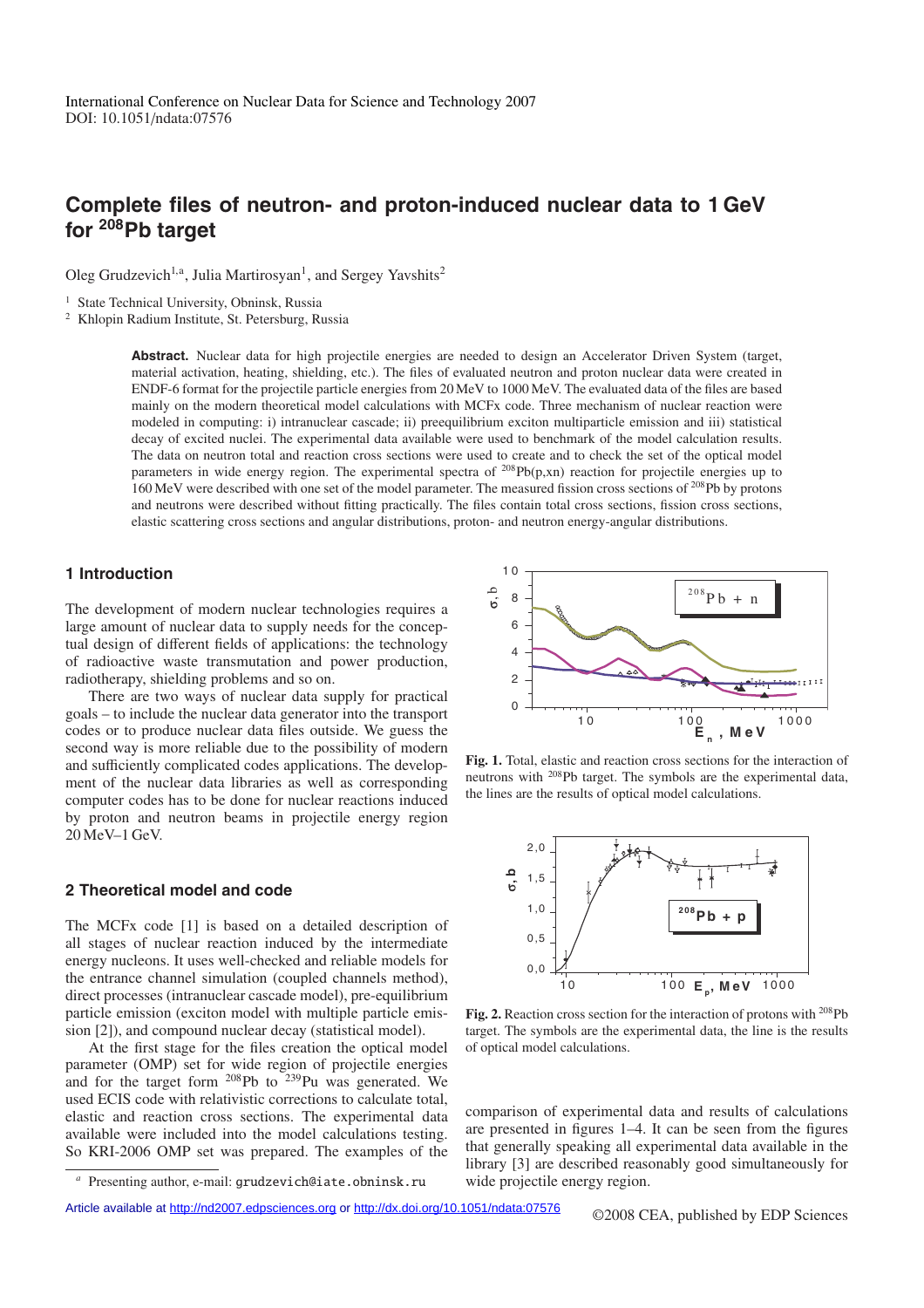

**Fig. 3.** Angular distributions of the neutron elastic scattering on <sup>208</sup>Pb for projectile energies from 11 MeV up to 85 MeV. The symbols are the experimental data, the lines are the results of optical model calculations.



**Fig. 4.** Angular distributions of the proton elastic scattering on 208Pb for projectile energies 200, 300 and 400 MeV. The symbols are the experimental data, the lines are the results of optical model calculations.

Figure 1 shows neutron total, elastic and reaction cross section for 208Pb target. Agreement is good, except 300 MeV for elastic cross section. The next figure 2 demonstrates proton reaction cross section for 208Pb target. Unfortunately, modern experimental data for proton are absent in time and the testing of our OMP set KRI-2006 against measured data for total and elastic cross sections is impossible. On the other hand, there are a lot of resent and old data for comparison and OMP set checking on neutron and proton elastic scattering angular distributions.

One can see from figure 3 that all data for neutron projectile energies from 11 MeV to 85 MeV are described by OM calculations good. For example, all structures of 11 MeV data are reproduced. But more helpful to file creation is agreement for higher energies (26–85 MeV).

We have compiled and analysed experimental data from [3] on proton elastic scattering angular distributions. It should be mentioned the information abundance for 208Pb target for projectile energies from 20 MeV to 1 GeV. Different author's data practically in all cases are in good agreement. Typical descriptions of experimental angular distributions for the intermediate energy are shown in figure 4. Agreement is good for angles to 30 degrees and bad for higher angles. The discrepancies have no practical importance because the cross sections at these angles are one million times lower then at forward angles, so they are practically negligible.

The next stage of data generation for the complete files was the calculations of cross sections of (p,xnyp) and (n,xnyp)



**Fig. 5.** Comparison of calculated and experimental neutron spectra [4] for  $^{208}Pb(p,xn)$  reaction at 35, 45, 120 and 160 MeV proton energies.



**Fig. 6.** Fission cross section for <sup>208</sup>Pb+n. The experimental data are shown by the symbols, MCFx results is line.

reactions by MCFx code system. The main parameter of the intranuclear cascade part is the shut down energy of the cascade. We used parabolic barrier with 20 MeV height and 50 MeV width to simulate the end of intranuclear interaction. This was done for two aims: i) to get reasonably smooth particle energy spectra and ii) to avoid sharp boarder of interaction. The most important parameter of preequilibrium model is the matrix element of two particle interaction. This value was fixed for all nuclei and projectile energies on the base of neutron and proton spectra calculations at 14–20 MeV projectile energies, where the contribution of intranuclear cascade is small.

The calculated by MCFx code energy distributions of the secondary neutrons for the  $^{208}Pb(p,xn)$  reaction at the different proton energies are demonstrated in figure 5 in comparison with the experimental data. No fitting was done. The descriptions of all measured data are more or less good.

One can see from figures 6 and 7 that the experimental data are described well. It means the contribution of direct and preequilibrium parts of the reaction mechanism was taken into account correctly.

The main goal of the complete files for  $208$ Pb target is to supply the data of transport calculations of neutrons and protons in ADS target.

Fission cross section investigation from this viewpoint has no practical importance, but it is very reliable test of the theoretical models used in evaluation of the data.